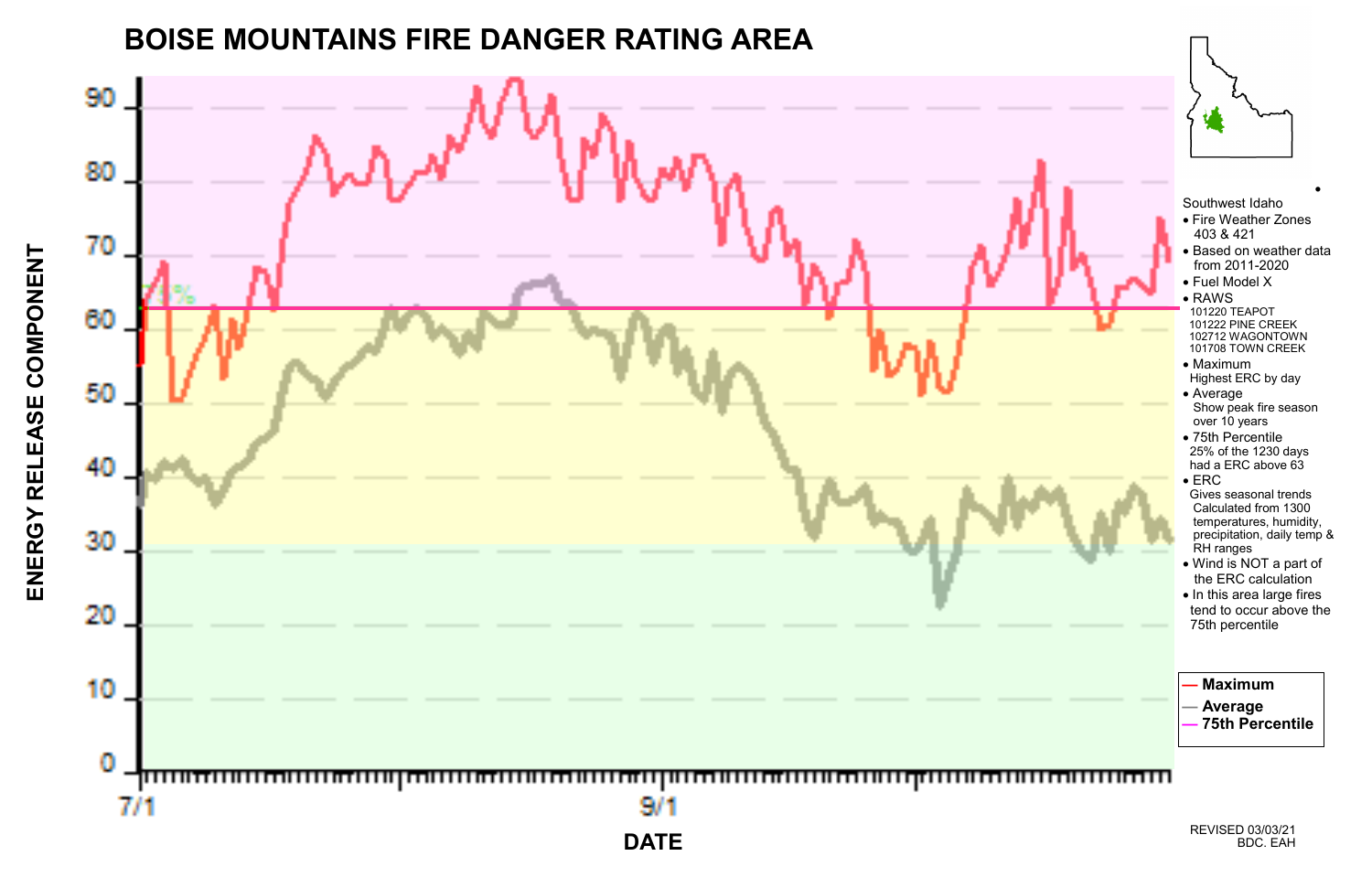**BURNING INDEX BURNING INDEX**